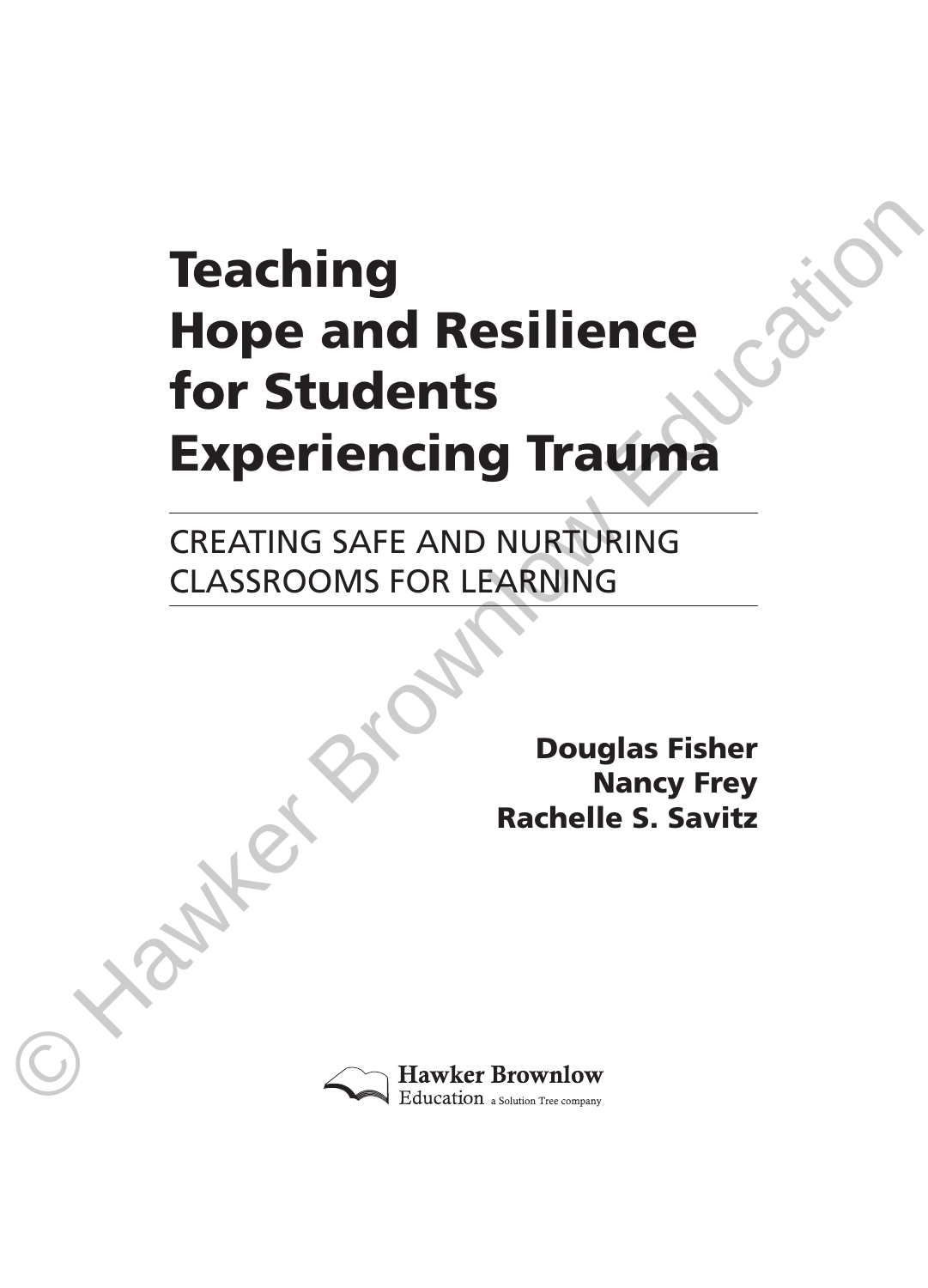# **Contents**

| <b>Contents</b>                                                                   |          |
|-----------------------------------------------------------------------------------|----------|
| Introduction: Trauma, Teaching, and Learning                                      |          |
| Personal Trauma and Its Lasting Effects<br>Trauma and Its Effects on Young People | 2<br>4   |
| But Past Is Not Prologue                                                          | 5        |
| The Purpose of This Book                                                          | 6        |
| The Protective Power of Relationships<br>1.                                       | 9        |
| Relationships and Traumatized Youth                                               | 10       |
| Teacher-Student Relationships                                                     | 11       |
| Differential Treatment of Students                                                | 13       |
| The Damaging Effects of Humiliation and Sarcasm                                   | 14       |
| Interrupt the Pattern                                                             | 19       |
| Measuring Teacher-Student Relationships<br>Through Warmth and Conflict            | 21       |
| The Warm Demander                                                                 | 24       |
| Build the Resilience of Students Through Stronger Relationships                   | 25       |
| 2. Social and Emotional Learning                                                  |          |
| Is Woven into the Curriculum                                                      | 29       |
| <b>Identity and Agency</b>                                                        | 30       |
| Social and Emotional Learning in the Classroom                                    | 32       |
| Integrating Identity and Agency                                                   | 33       |
| Peer Relationships and Social Capital                                             | 37       |
| Addressing Bullying and Cyberbullying                                             | 44       |
| Suicide Prevention                                                                | 45       |
| Build the Resilience of Students Through<br>Social and Emotional Learning         | 50       |
|                                                                                   |          |
| <b>Utilizing Literacies to Maximize Learning</b><br>3.                            | 53       |
| The Power of Literature<br>Identity and Literacy Response                         | 55<br>56 |
|                                                                                   |          |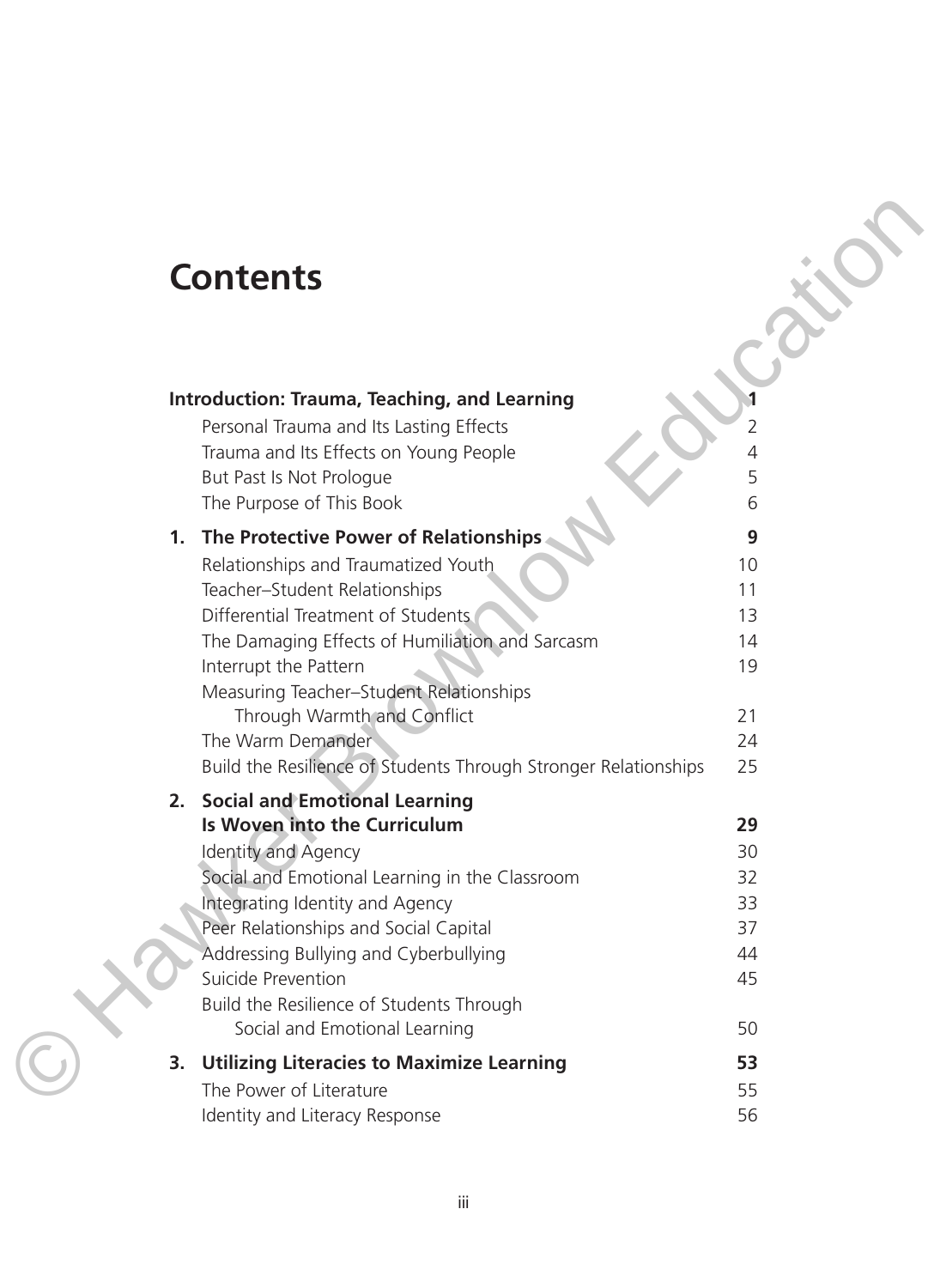| Literacies as Levers to Maximize Learning           |     |
|-----------------------------------------------------|-----|
| for Traumatized Youth                               | 57  |
| Relevance and Triggers                              | 58  |
| Using Discussion for Engaging and Active Dialogue   | 62  |
| Secondary Trauma and Discussion                     | 62  |
| Empathy Through Reading and Discussion              | 63  |
| <b>Using Discussion Tools</b>                       | 64  |
| Teachers' Responses and Disclosures                 | 67  |
| Writing as Catharsis                                | 68  |
| Story Writing with Young Children                   | 69  |
| Writing with Adolescents                            | 70  |
| Locating Appropriate Literature for                 |     |
| Reading, Discussion, and Writing                    | 71  |
| Build the Resilience of Students Through Literacies | 73  |
| 4. Teaching for Empowerment                         | 75  |
| Learner Empowerment and Engagement                  | 77  |
| <b>Empowerment Is Action-Oriented</b>               | 78  |
| Relational Conditions for Empowerment               | 79  |
| Choice and Voice                                    | 80  |
| Research and Inquiry as Tools for Empowerment       | 81  |
| Three Kinds of Debate of Controversial Topics       | 88  |
| Civics Education and Engagement                     | 92  |
| <b>Building Resilience Through Empowerment</b>      | 96  |
| 5. School Communities as Agents of Change           | 99  |
| The Mask Project                                    | 99  |
| Complex Trauma Requires Complex Responses           | 100 |
| Trauma-Sensitive Schooling                          | 101 |
| Characteristics of a Trauma-Sensitive School        | 102 |
| A Logic Model for a Trauma-Sensitive School         | 104 |
| Home-Like Schools Build Resilience Through Change   | 113 |
| iterature Cited                                     | 115 |
| <b>References</b>                                   | 116 |
| <b>Index</b>                                        | 127 |
| <b>About the Authors</b>                            | 138 |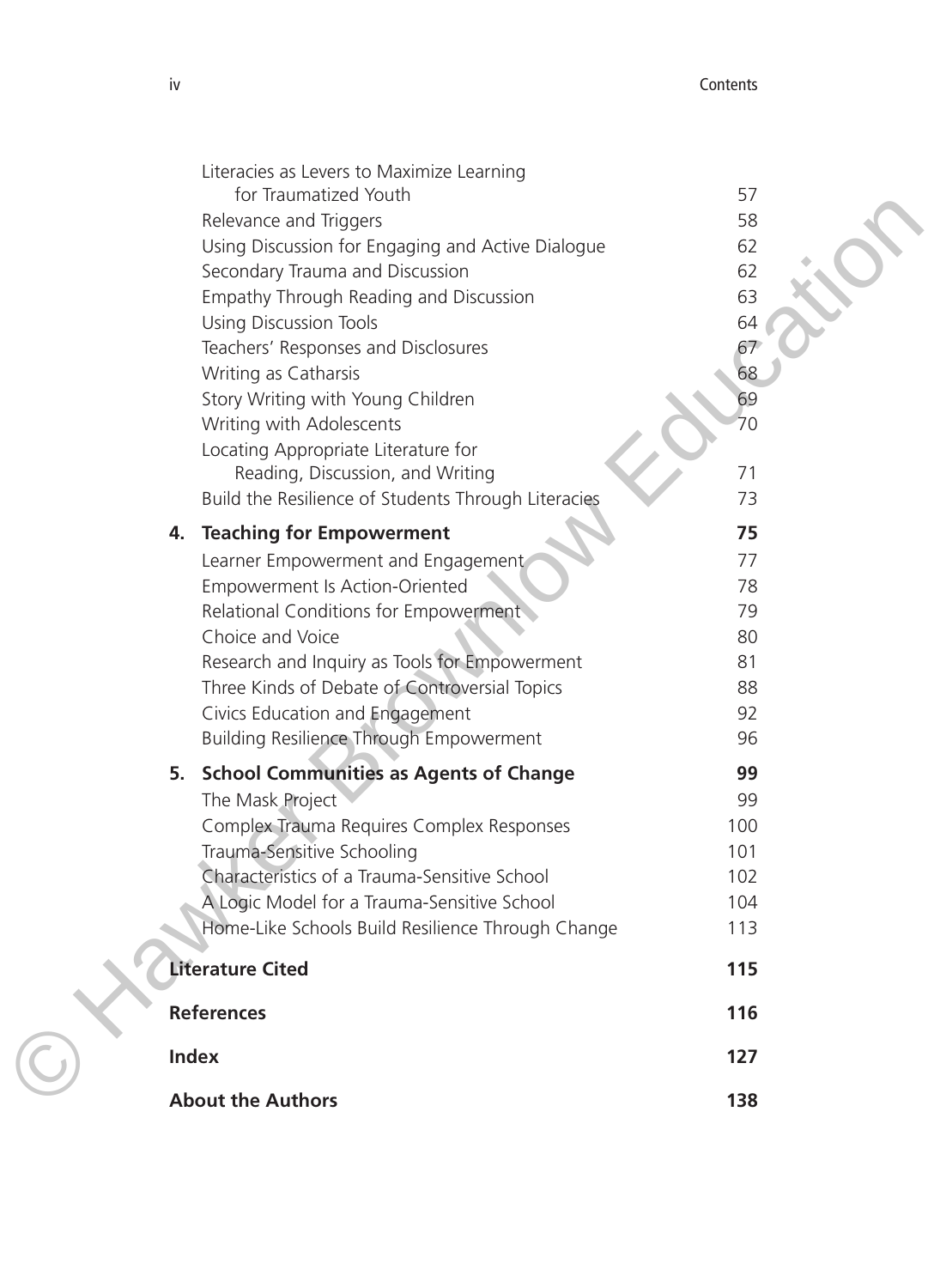# **Introduction** Trauma, Teaching, and Learning

Caring and effective educators see the whole child. Each young person brings with them a host of experiences, a rich cultural history, and a unique combination of dispositions that inform their view of the world and themselves. As their teachers, we understand that we are not simply the dispensers of subject knowledge. Every interaction we have with them shapes students' perceptions of themselves and their place in the world.

Our influence on our students is awe-inspiring and humbling. In fact, the power we hold to impact the learning lives of our students can be paralyzing. Perhaps it is due to the notion that with great power comes great responsibility (you may attribute this to Voltaire or to Spider-Man creator Stan Lee, as is your preference). Our ability to influence the trajectory of a child's life is profound. And quite frankly, it is psychologically easier to retreat to a false belief that we have little power than it is to fully confront the responsibility we have to use our collective power for the betterment of young humans.

We have the power to create schools that are places of learning about oneself and the world for all students, and safe harbors for those whose lives are chaotic. We have the power to use our relationships with students to build their sense of agency so that they can take command of their destiny. We have the power to weave social and emotional learning (SEL) into every moment of the school day, not just on Thursday afternoons during the designated SEL lesson. We have the power to leverage the literacies of reading, writing, speaking, listening, and viewing as tools to help children and youth navigate their lives. We have the power to create safe communities that include everyone and preclude, to the greatest extent possible, any individual from becoming dangerously isolated. We have the power to build resilience in our students to help them withstand trauma. We have the power to use our schools as a launching pad for a call to action in their communities, and in the process as a means to heal themselves. In **Introduction**<br> **Trauma, Teaching, and Learning**<br> **Caring and effective educators see the whole child. Each young person<br>
brings with them a host of experiences, a rich cultural history, and<br>
a unique combination of dispo** 

©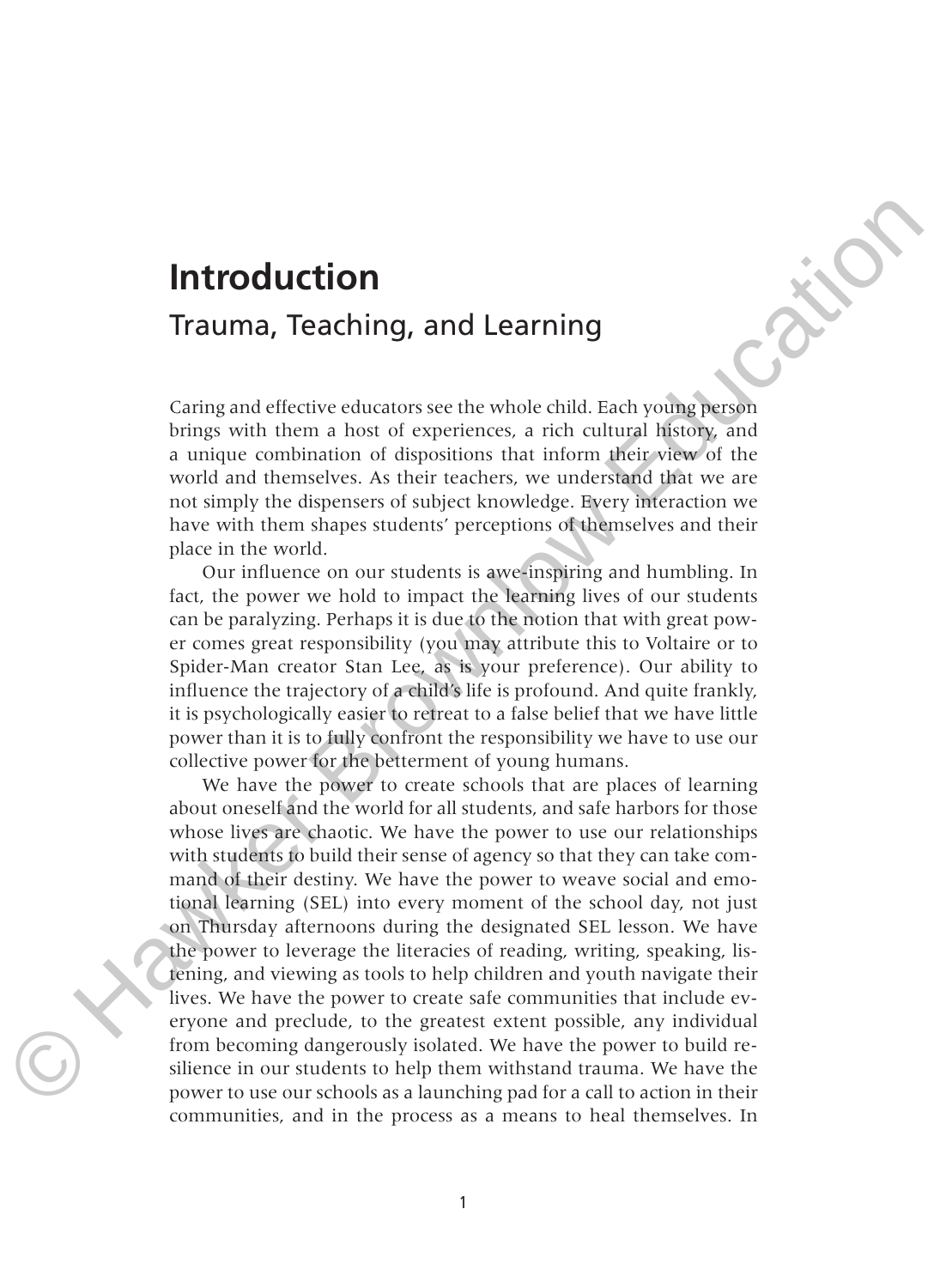other words, we have the power to assist students in seeing the power that we see in them. But how might we activate that power? That is the purpose of this book.

### **PERSONAL TRAUMA AND ITS LASTING EFFECTS**

Just before the turn of the current century, the results of a groundbreaking study were released, and as a result the conversation about traumatic experiences changed forever. Researchers at Kaiser Permanente partnered with medical investigators to examine the association between childhood abuse and adult health risks and disease (Felitti et al., 1998). More than 8,500 adults seeking health care services responded to questionnaires about childhood exposure to physical, sexual, and substance abuse in the household, as well as instances of mental illness and criminal behavior in the immediate family. The researchers statistically correlated these exposures to adult risk-taking to health and the prevalence of disease. Perhaps most important, the results of the study demonstrated that the number of childhood exposures correlated to an increased likelihood of negative health consequences in adulthood (e.g., substance abuse, depression, alcoholism, number of sexual intercourse partners). Subsequent studies identified a dose–response relationship between adverse childhood experiences (ACEs) of abuse, neglect, and violence, and adult social, health, and behavioral problems. In other words, there is a cumulative effect: An increase in the number of adverse experiences correlates to increased the weather of this book.<br>
The unitroon of this book.<br>
The unitroon of this book.<br> **PERSONAL TRAUMA AND ITS LASTING EFFECTS**<br>
Just before the turn of the current century, the results of a ground-<br>
liveaking study were rel

### **Figure I.1. Adverse Childhood Experience (ACE) Questionnaire**

### **Finding your ACE Score**

While you were growing up, during your first 18 years of life:

1. Did a parent or other adult in the household often . . .

Swear at you, insult you, put you down, or humiliate you? or Act in a way that made you afraid that you might be physically hurt?

Yes / No If yes enter 1 \_\_\_\_\_\_\_\_

2. Did a parent or other adult in the household often . . .

Push, grab, slap, or throw something at you? or Ever hit you so hard that you had marks or were injured?

©

Yes / No If yes enter 1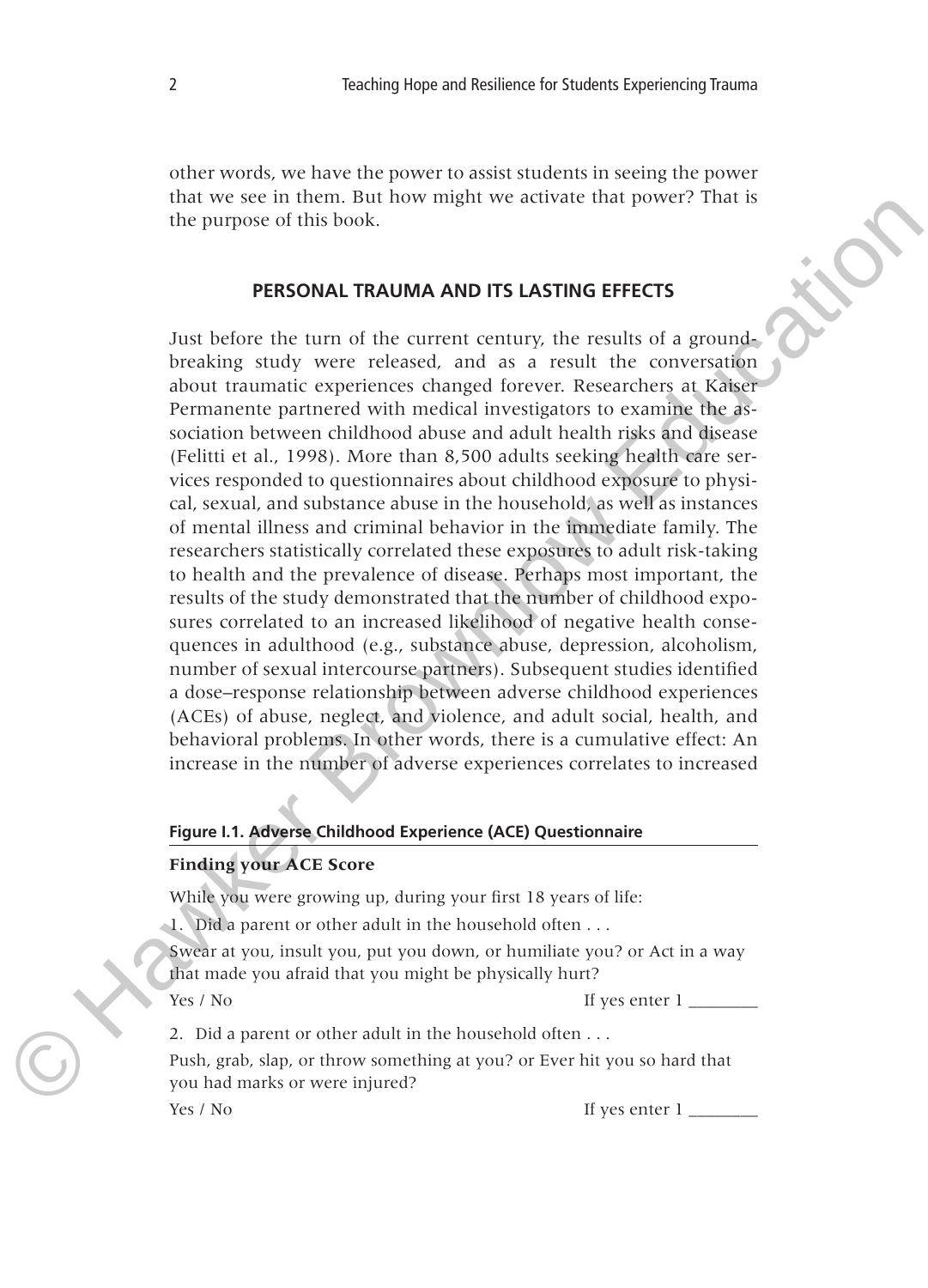### **Figure I.1. Adverse Childhood Experience (ACE) Questionnaire** (continued)

3. Did an adult or person at least 5 years older than you ever . . .

Touch or fondle you or have you touch their body in a sexual way? or Try to or actually have oral, anal, or vaginal sex with you?

Yes / No If yes enter 1

4. Did you often feel that . . .

No one in your family loved you or thought you were important or special? Or your family didn't look out for each other, feel close to each other, or support each other?

Yes / No If yes enter 1

5. Did you often feel that . . .

You didn't have enough to eat, had to wear dirty clothes, and had no one to protect you? or Your parents were too drunk or high to take care of you or take you to the doctor if you needed it?

 $Yes / No$  If yes enter 1

6. Were your parents ever separated or divorced?

Yes / No If yes enter 1

7. Was your mother or stepmother:

Often pushed, grabbed, slapped, or had something thrown at her? or Sometimes or often kicked, bitten, hit with a fist, or hit with something hard? or Ever repeatedly hit over at least a few minutes or threatened with a gun or knife?

Yes / No If yes enter 1 \_\_\_\_\_\_\_\_

8. Did you live with anyone who was a problem drinker or alcoholic or who used street drugs?

©

Yes / No If yes enter 1

9. Was a household member depressed or mentally ill or did a household member attempt suicide?

Yes / No If yes enter 1 10. Did a household member go to prison? Yes / No If yes enter 1 3. bild an adult or person at least 5 years older than you ever...<br>
Touch or formalle you or have you touch their plot) in a sexual way? Or Try to<br>
Touch or formalle you or have you touch their hold yin a sexual way? Or T

Now add up your "Yes" answers: \_\_\_\_\_\_\_ This is your ACE Score

Reprinted from *American Journal of Preventive Medicine, 56*(6). Vincent J. Felitti, Robert F. Anda, Dale Nordenberg, David F. Williamson, Alison M. Spitz, Valerie Edwards, Mary P. Koss, and James S. Marks. "Relationship of Childhood Abuse and Household Dysfunction to Many of the Leading Causes of Death in Adults: The Adverse Childhood Experiences (ACE) Study" (pp. 774 -786). Copyright 2019 with permission from Elsevier.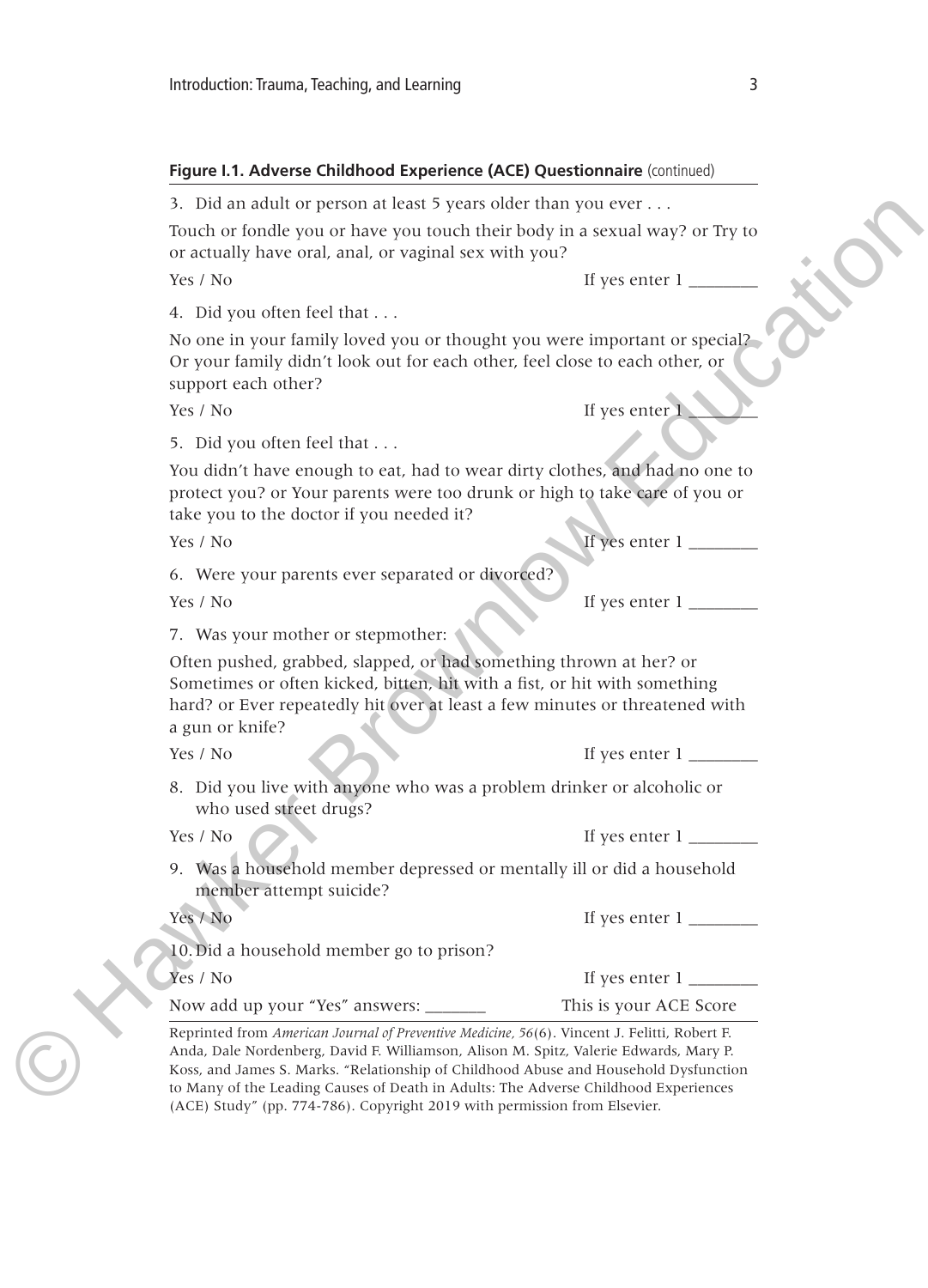risk of adult health problems. More recent studies have correlated ACEs to suicide, smoking, sleep disturbances, poor dental health, and suboptimal pregnancy outcomes (Centers for Disease Control and Prevention [CDC], n.d.). A simple 10-item questionnaire about experiences before the age of 18 is widely used to chronicle adverse childhood experiences (see Figure I.1).

We include this scoring tool for information about the cumulative effects of trauma on our students, not as a survey for teachers to administer to students. Answering such a questionnaire without support of counseling might in itself be traumatizing. In addition, students would need to be advised in advance that their reporting might require that the education professional, as a legally mandated reporter, would need to notify authorities.

### **TRAUMA AND ITS EFFECTS ON YOUNG PEOPLE**

Trauma is described across three subtypes: acute, chronic, and complex traumas (Cook et al., 2005). Acute traumas are single events, such as the death of a parent. Chronic traumas occur repeatedly for a longer period of time, such as witnessing multiple incidences of a mother's physical abuse. Complex traumas emanate from chronic traumas and are interpersonal in nature. These are long-lasting, involve multiple traumatic events, and are perpetrated by immediate family members. As one example, the alcoholism of a caregiver, domestic violence in the household, sexual abuse victimization of the child, and the loss of a parent together weave a complex tapestry of mistrust and instability. Now assume the constrained to the state of the state of the state of the central in the present of the free enter the detection (Centres for Discar Control and Precention (CONC), rial, A simple 10-lient question the candi

The sheer volume of traumatic events experienced by our students is staggering. In addition to the experiences outlined in the ACEs, searing events of homelessness, poverty, and discrimination contribute to a child's sense of victimization. The results of one national survey reported that 64.5% of children ages 2–17 experienced at least one victimization event *in a single year* (Finkelhor, Ormrod, & Turner, 2007). In other words, childhood experiences of trauma, whether acute, chronic, or complex, should be understood as being the norm rather than the exception.

The body's response to trauma is the well-known decision pathway of flight/fight/freeze. The release of stress hormones associated with these responses bathes the brain in chemicals that interfere with learning. Diminished learning is witnessed academically in the follow ing ways:

©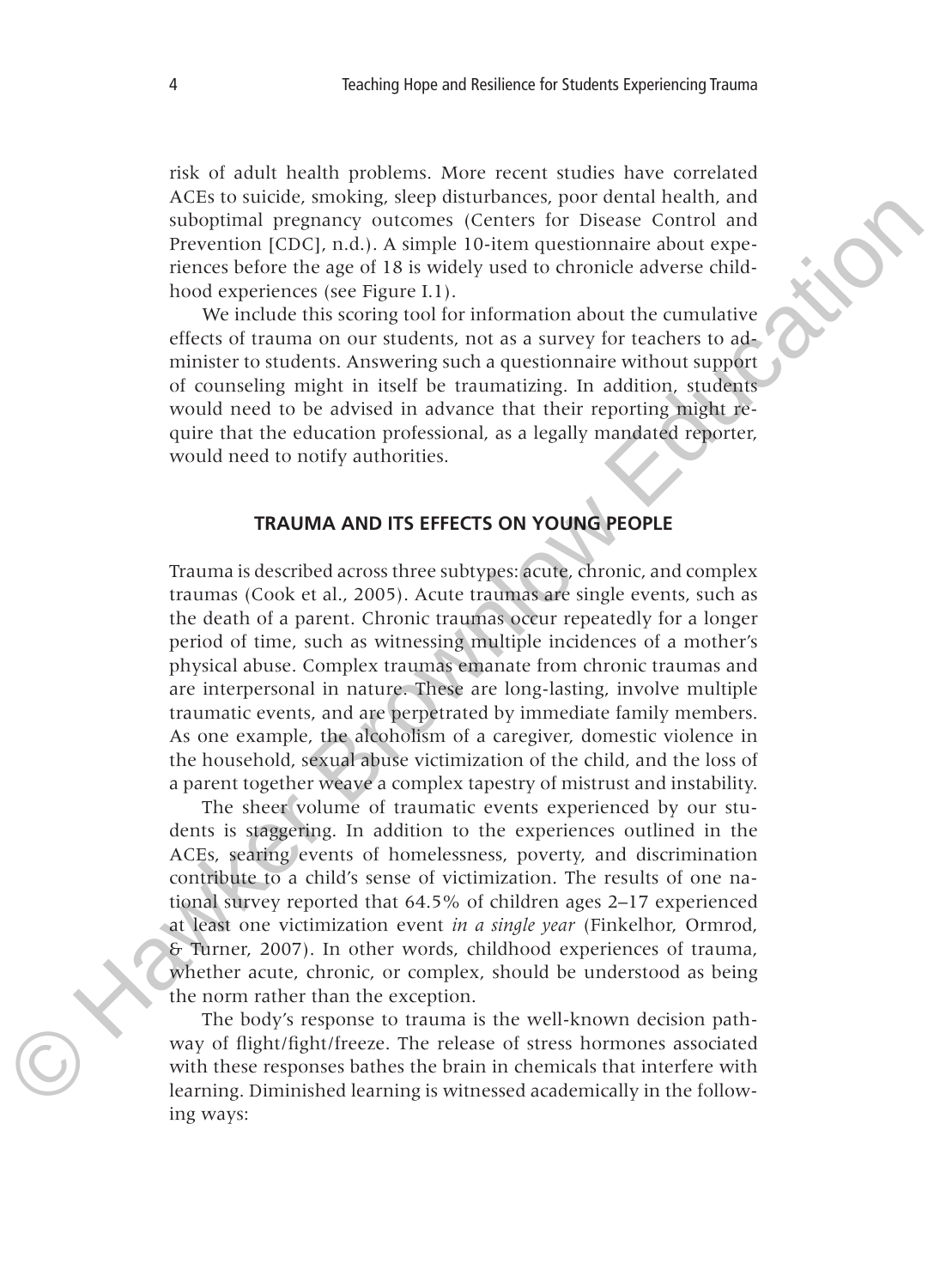- Thwarted development of language and communication skills
- Less attention to directions about task completion
- Inability to mentally organize new information
- Lower understanding of cause-and-effect relationships (Cole, Eisner, Gregory, & Ristuccia, 2013)

These are the fundamental tools of learning, and a teacher's reduced access to these cognitive channels results in lower student achievement and an increased potential for school failure and mental illness (McLeod, Uemura, & Rohrman, 2012).

## **BUT PAST IS NOT PROLOGUE**

While the news on the prevalence and effects of trauma is sobering, it is crucial to remember that experience is not destiny. The relationship between ACEs and negative health, social, and learning behaviors should not be misunderstood as a *fait accompli*. In fact, the last thing that children who have experienced trauma need is pity and low expectations about their future. What they do need is empathy and a path forward. One student at the high school where two of us work was a reminder to us about this truth. The details of her traumatic experiences are not the point; suffice it to say that her childhood has been riddled with barriers that take our breath away. But this resilient and empowered young woman reminded us, "I am not my trauma. It doesn't define me. *I* define me." **Examine the main term in the case of the system and the system of the system in the system in the system in the system of the system of the system of the system of the system of the system of the system of the system of** 

In fact, resilience can be fostered through school experiences. Nearly 1,800 children who had experienced maltreatment before the age of 3 were followed through the age of 10. Protective factors (variables that reduce negative effects) that resulted in improved language and academic outcomes included:

- Access to preschool education
- Warmth and responsiveness of teachers and caregivers
- Prosocial skills, such as cooperation with peers, showing empathy, and being assertive
- Connectedness to the community (Holmes, Yoon, Berg, Cage, & Perzynski, 2018)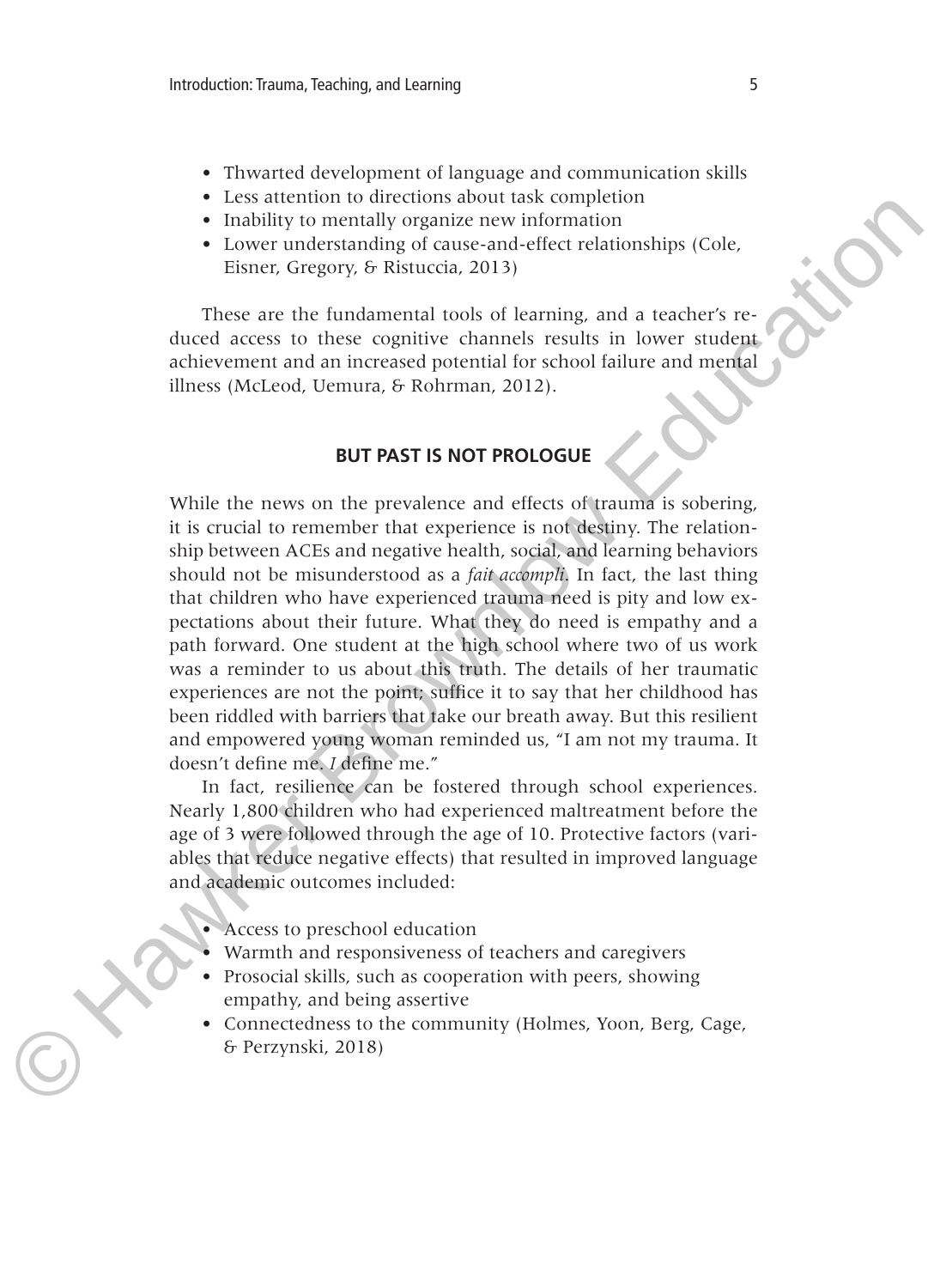Resilience, which is the ability to successfully adapt "despite challenging or threatening circumstances" (Masten, Best, & Garmezy, 1990, p. 425), is not innate. Rather, it is fostered through conditions present in the environment. School is a primary environment for students and occupies a significant portion of time in their lives. School conditions that foster resilience among children include:

- Caring relationships with peers and adults
- Clear and high academic expectations
- Culturally sustaining pedagogy that honors cultural experiences, provides structure and boundaries, and use group processes (Benard, 2004)

The very good news is that these are factors within our direct control. A hope-filled school, and the classrooms within it, can serve to counterbalance the circumstances that harm children and diminish their sense of self. As educators, we can use instructional practices and materials that foster the kind of resilience that our students need. We are able to socially engineer our classrooms to provide structure and choice so that students feel safe enough to make decisions. We can develop the social and emotional capacities of all children so that they can weather the storms of daily life. And importantly, having supported these strengths, we can teach our students how their voices can be used to engage in civic action and service. All the environments contained by a matter and model on the system. The system in the environment a School soliditions present<br>in the environment and shall parameterization of the system of ordinary environment for subter

### **THE PURPOSE OF THIS BOOK**

Our classrooms and schools can be a safe haven for students. They can be spaces filled with warmth and an academic press for excellence. School should be a place where we utilize humane and growth-producing methods to help all children realize their promise. But this is possible only if we do so with intentionality. The chapters that follow serve as a road map for creating uniformly excellent classrooms and schools.

*Chapter 1* focuses on the fundamental importance of *teacher*– *student relationships*. These are foundational to any learning that follows, as personal regard and responsiveness signal to children that they matter.

©